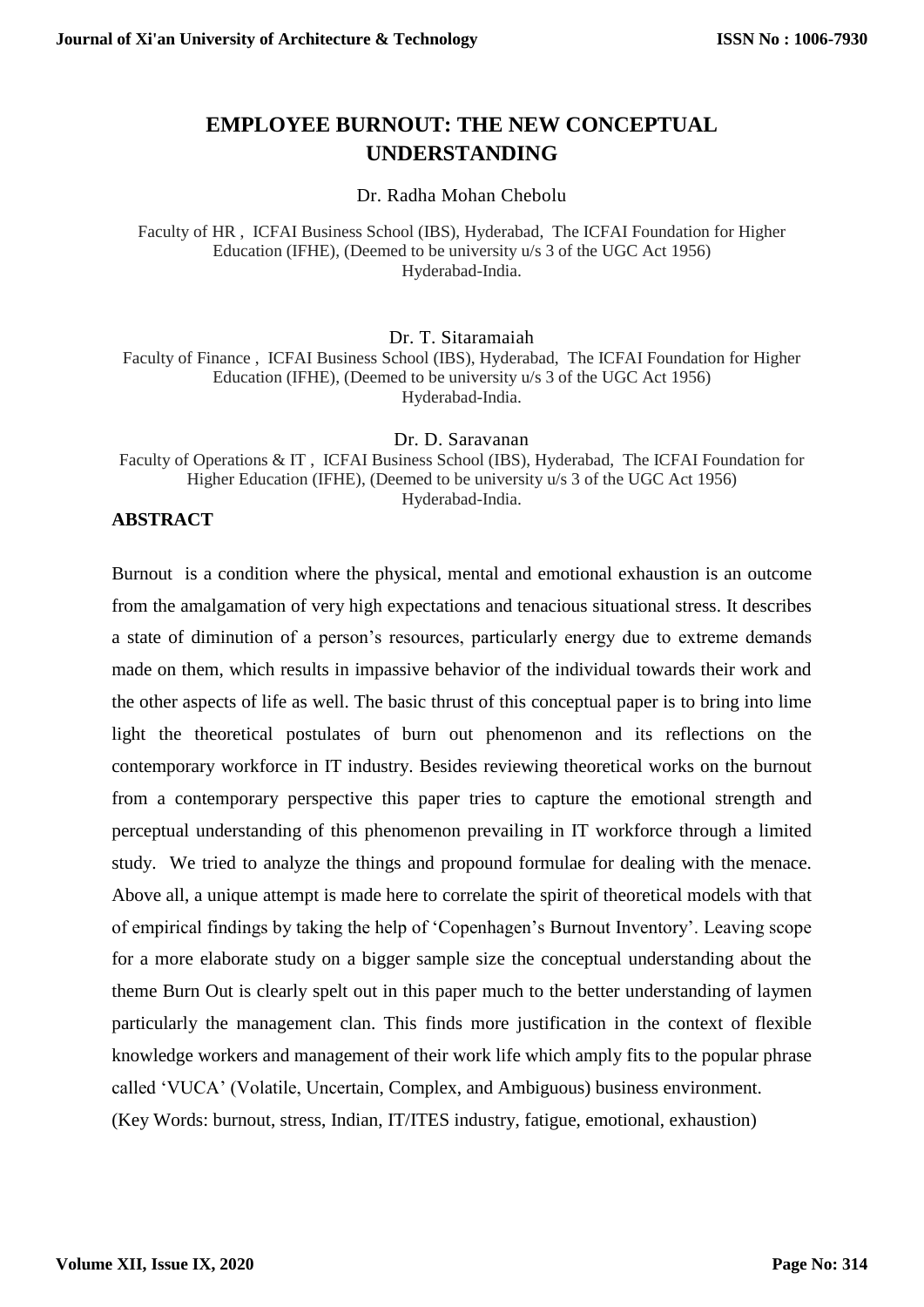#### **1. INTRODUCTION**

The success of any organization is dependent on human resources – neither money, nor technology or infrastructure can deliver excellence without the requisite human resource bank. Nor money buy human resources – for this is one resource which develops and appreciates over time, while other resources depreciate. Thus, it is being realized globally that an organization can have competitive advantage by leveraging its human resources. Coordinating and managing human resources is very important for any organization to survive. Maintaining them effectively requires a lot of effort on the part of the organization. People in organizations cannot be regarded as human capital in reality until and unless their contribution to their organization can be measured with the same confidence as any other organizational asset. Job burnout emerged as an important concept in the 1970s, and it captured something very critical about people's experience with work especially in the knowledge based firms of contemporary times. The massive growth of IT and IT enabled services in third world countries has literally paved the way the new phenomenon of engaging knowledge workers purely on skill set and knowledge coefficients rather than verifying the emotional strength of individuals. As such, it created lot of imbalances in the workplaces in the wake of increased levels of work stress which other way can be identified as the potential symptoms of burnout. Be it the quantum of work, employee relations, work place culture, job profile the modern day knowledge workers are succumbed to the vicious cycle of collapse of emotional and physical health in most of the countries. This is more so in countries like India where the advent of BPO sector with night shifts is another adding feature to the phenomenon. This view has inspired researchers to study it further and try to understand deeply its meaning and its causes. It has majorly inspired practitioners to find out means to deal with it, avert it, or contend with it. The purpose of this conceptual paper is to study the concept of Burnout amongst the people employed in IT sector, its reason and consequences and how it can be countered based on a survey of people working in select BPO companies.

### **2. CONCEPT OF BURNOUT**

The symptoms are thought to be caused by work-related or other kinds of stress (PubMed Health, 2017). Burnout is a job related stress syndrome that has three components: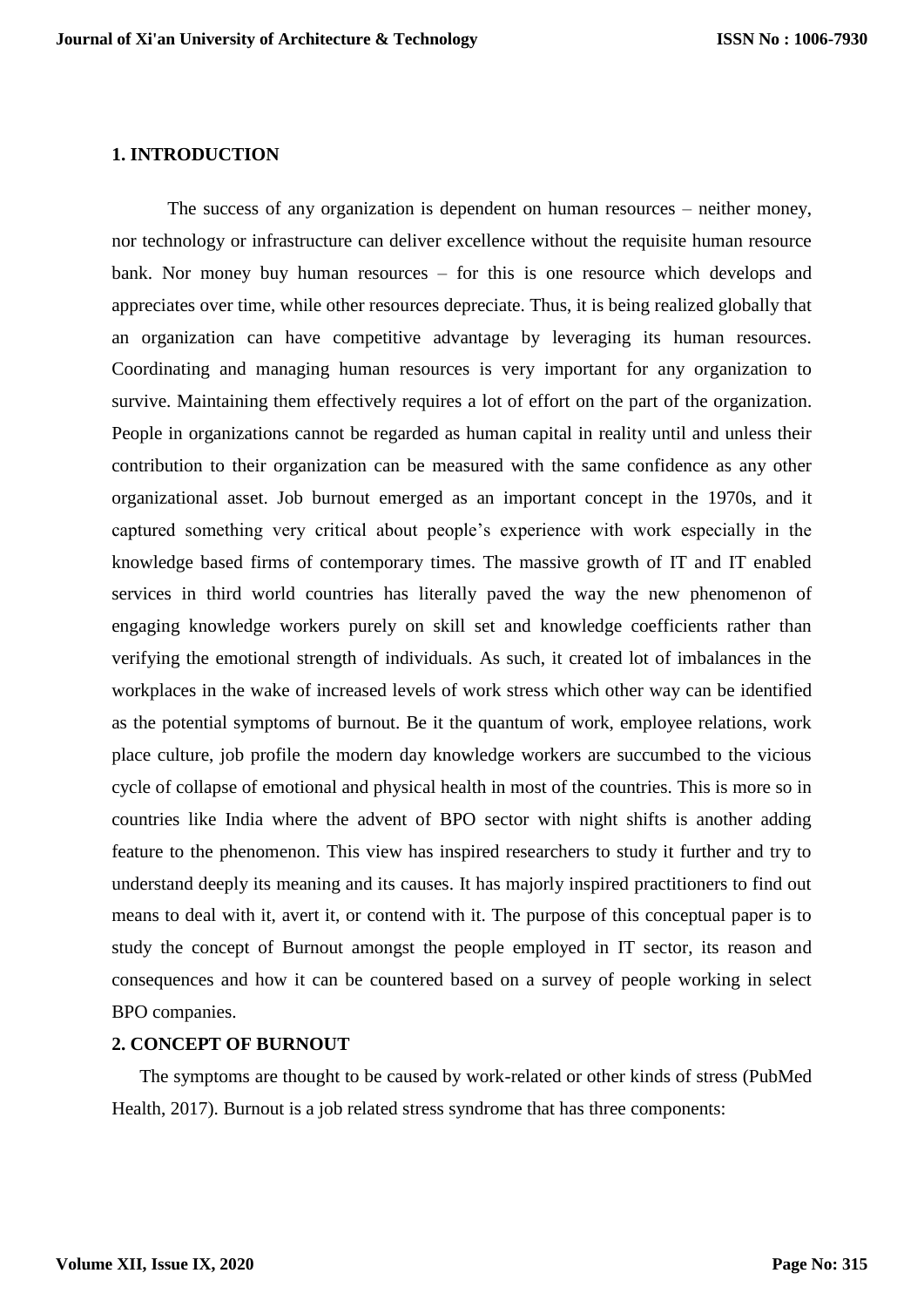- Emotional exhaustion lack of energy and the feeling that one's emotional resources have been used up at work. Commonly employees feel dread at having return to work with beginning of every working day
- **•** Depersonalization is characterized as viewing  $\cos$  workers and clients as dehumanized objects
- Feelings of diminished personal accomplishment evaluating work performance negatively and feel a decline in job competence and achievement.

Burnout is a result of exhaustion due to overwork. It generally affects professionals that have more responsibilities related to people and who pursue objectives, which are difficult to attain. The nature of Indian IT industry is prone to cause such exhaustion. Risky situations are those where there is a misfit between the tasks and the means allocated to accomplish them and if there is an ambiguity and / or role conflict.

Freudenberger (1974) defines burnout as "to fail, wear out, or become exhausted by making excessive demands on energy, strengths or resources"

Maslach and Leiter (1997) says "burnout represents an erosion in values, dignity, spirit and will – an erosion of the human soul. It is a malady that spreads gradually and continuously over time, putting people into a downward spiral from which it's hard to recover"

Burnout is categorized into two types:-

- Physical Burnout is experienced with excessive physical exhaustion. It is most commonly reflected by injury or fatigue and is normally seen among sports persons.
- $\blacksquare$  Mental Burnout is an accumulated state where the nature of work which used to be exciting earlier no longer excites the person.

Burnout is described as a state of depletion of a person's resources and energy resulting in apathetic and impassive behavior towards others, having dysfunctional repercussions on the individual and adverse effects on organization.

With technological advancements, workplaces have undergone drastic changes and many executives work in situations which require very little people contact, implying that the construct of executive burnout is qualitatively different and needs to be progressed for better comprehension of this fundamental problem.

The phenomenon of burnout, a debilitating stress syndrome, was observed and studied in US and European countries in the 1980s when these countries faced globalization.

Burnout is becoming a major threat to the executives throughout the world and more so in a country like India where they are under pressure to produce higher and higher outputs with minimum inputs.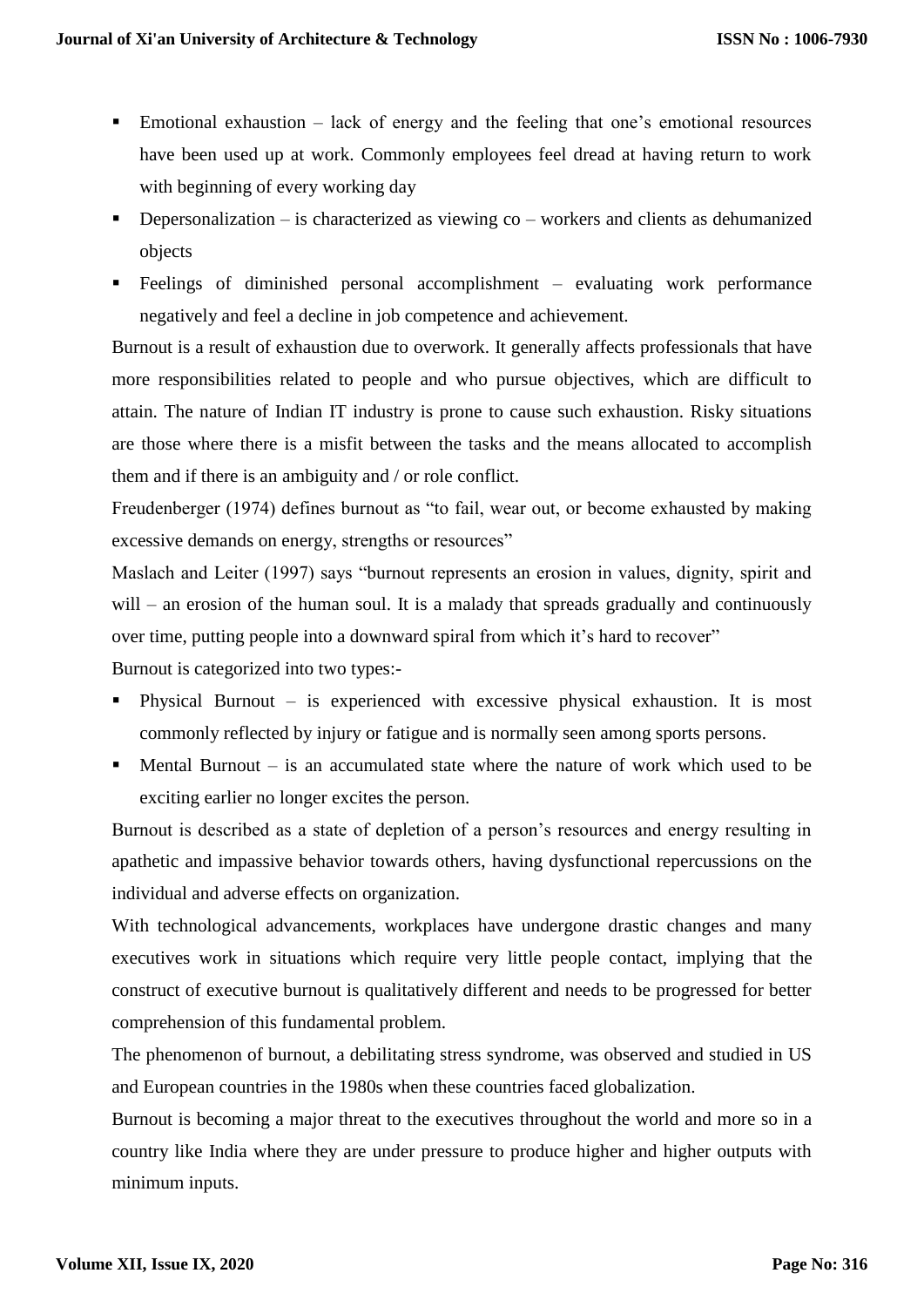#### **3. EVOLUTION OF BURNOUT**

Job burnout surfaced as a significant concept in the 1970s, and it captured something very crucial about people's experience with their work. It endures to do so even today after 35 years of its introduction to psychological literature and cultural discourse as well. Both then and now, burnout has been a concept that seems to ring true to a common experience among people (Wilmar B. Schaufeli, 2008). The burnout phenomenon was first described in the context of job related stress by Freudenberger (1974 –1975) closely followed by Maslach (1976) but early phenomenon of burnout was a "case study in the functioning of social systems at defense at anxiety" by Menzies. Freudenberger (1974) was first to characterize burnout stating it as feelings of failure and being worn out. He observed that volunteers entering into the social work experience as phase of more or less wear out and began to use the term burnout to connote with the popular meaning to refer to the effects of chronic psychoactive substance abuse. He presented direct accounts of the process when he and others experienced emotional depletion, loss of motivation, and commitment (Freudenberger, 1975). Applying qualitative methods of interviewing, Christina Maslach (1976) wanted to know how people in emotionally demanding jobs such as doctors, nurses and counselors cope in everyday work and found that coping strategies had important implications for people's professional identity and job behavior.

In 1990's, more quantitative studies came out with investigation beyond occupations in human services and education to clerical, computer technology and managerial work and MBI – GS (General Survey) was published (Gen, Surbey) in 1996 which allowed burnout to be studied independently from its specific job context. However, most of the burnout studies were cross sectional and therefore did not allow causal reference. Only recently, the methodological rigor of burnout studies has been conducted (Borritz, 2005). One of newer developments in burnout research is extension of burnout concept by positive antithesis job engagement so the full spectrum of workers well-being can be studied (Engelbrecht, et. al 2006; 27)

### **4. MODELS OF BURNOUT**

#### **4.1 Veninga and Spradley's Stage Model**

Veninga and Spradley (1981) believed that burnout occurred in the form of five distinct stages:

- a) Honeymoon Stage:
	- i. Stage characterized by feeling of excitement, enthusiasm, pride and challenge arising out of new job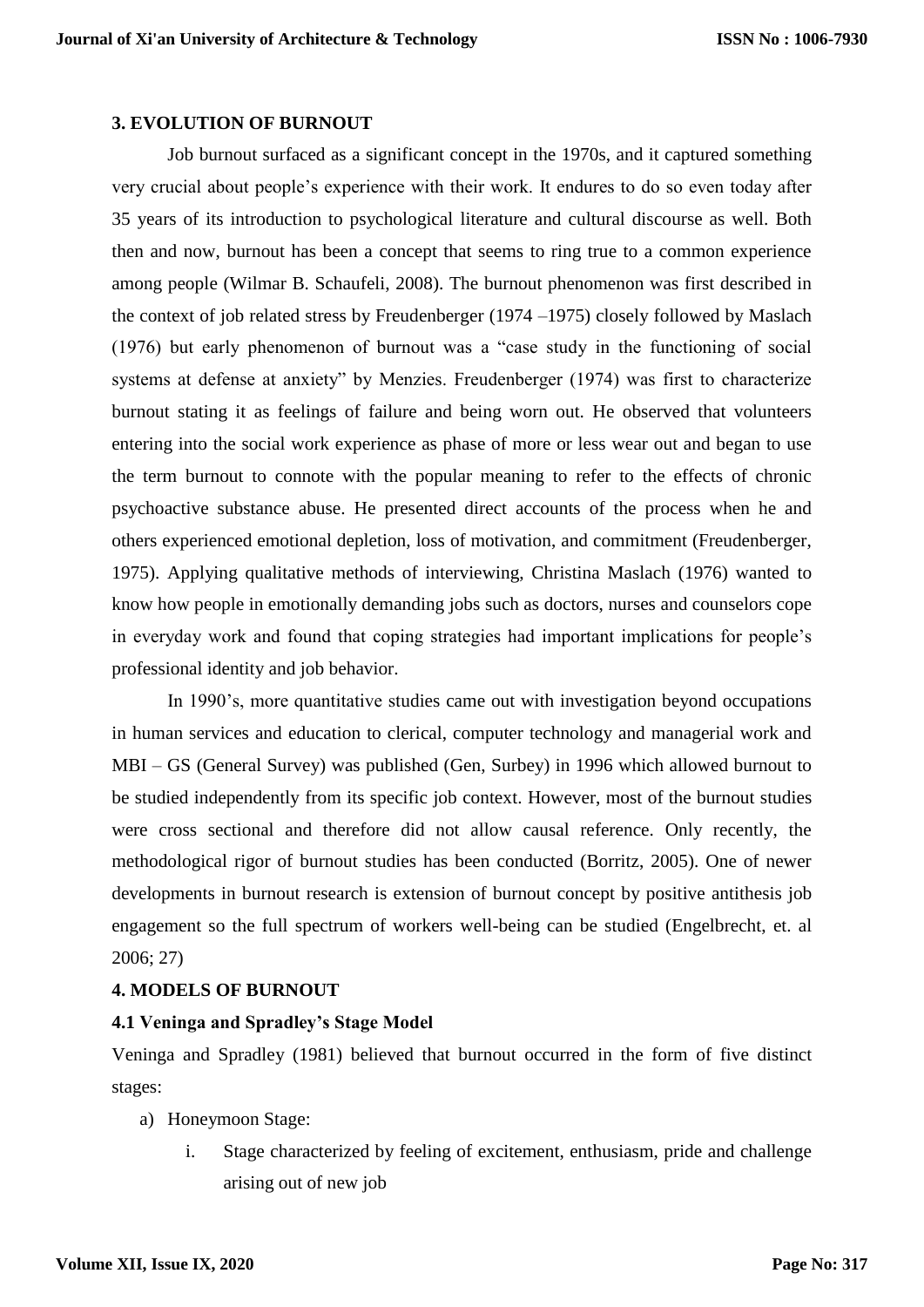- ii. Give rise to certain coping mechanisms and strategies which prove to be dysfunctional later
- iii. Flip Side Marks the beginning of depletion of energy
- b) Fuel Shortage Stage:
	- i. General undefined feelings of fatigue, sleep disturbance, inefficiency and job dissatisfaction
	- ii. Disturbances can result in concomitant behaviors of increased eating, drinking and smoking.
- c) Chronic Symptom Stage:
	- i. Psychological manifestation in previous stage becomes more pronounced
	- ii. Can lead to occurrence of symptoms like physical illness, anger, irritation and depression.
- d) Crisis Stage:
	- i. Over a period of time, symptoms may develop into acute psychosomatic disorders like peptic ulcer, tension headache, chronic backache, high BP, sleep disturbance
	- ii. Increased tendencies of self doubt, pessimistic view of life and general feeling of oppression
- e) Hitting the wall stage:
	- i. Total maladaptation due to failure of the person's coping mechanism to deal with stress

# **4.2 LEITER – MASLACH PROCESS MODEL**

On the basis of her studies, Maslach (1982) had developed a three –dimensional construct of burnout and had defined burnout as "a syndrome of emotional exhaustion, depersonalization and reduced accomplishment that can occur among individuals who do 'people work'. It is a response to the chronic emotional strain of dealing extensively with other human beings, particularly when they are troubled or are having problems."Leiter and Maslach (1988) posited that there is a sequential development of different dimensions of burnout. It is the emotional exhaustion that first appears as a result of the excessive demands at work. In order to cope with the drainage of energy, the individual distances himself from his work and others as a defensive strategy, and this manifests as depersonalization or cynicism. Finally, as a sequel to this depersonalization, the ability of individual to work effectively decreases and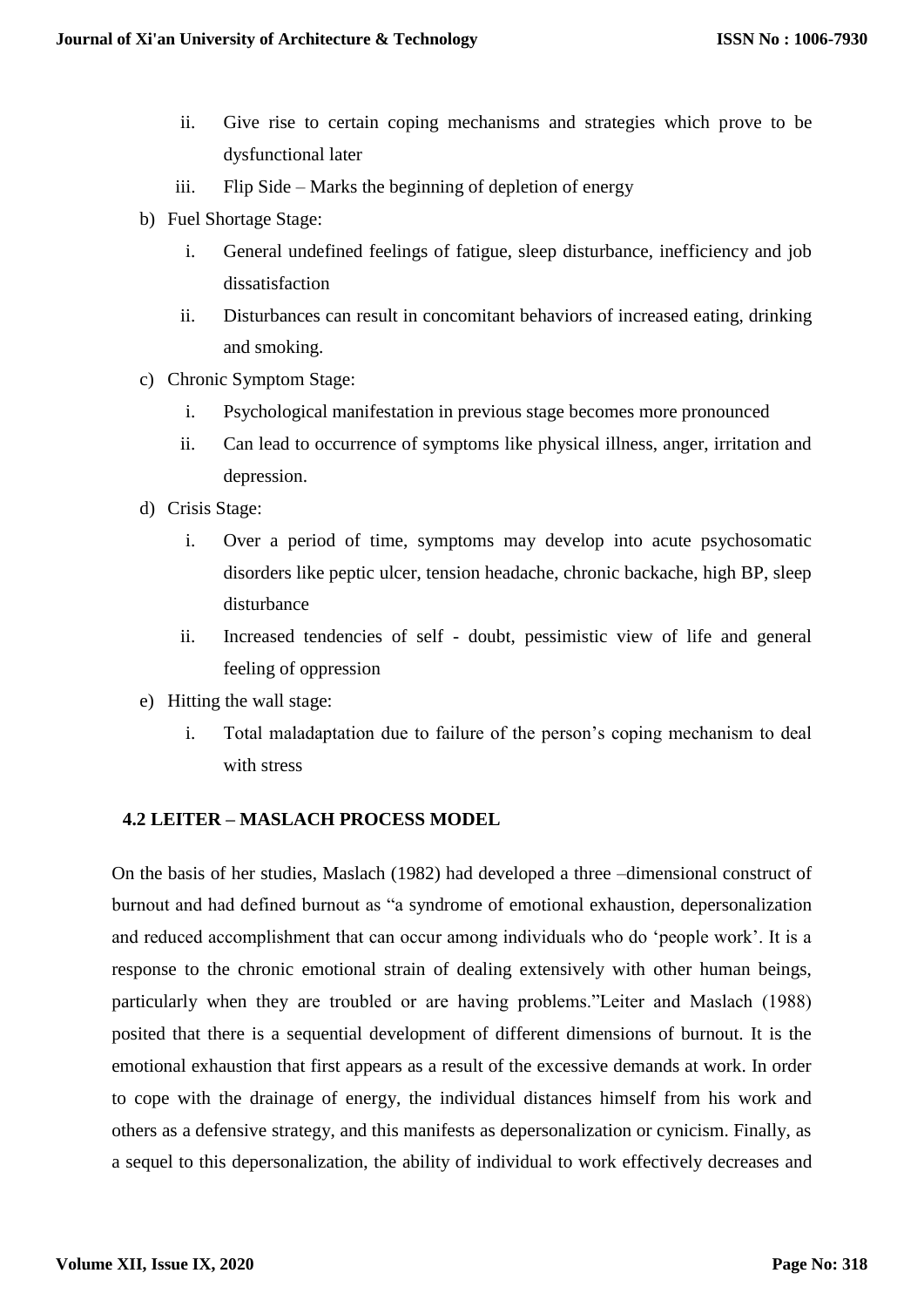when the realization that his present accomplishments do not match with his original expectations and ideals set in, it leads to a sense of reduced personal accomplishments or inefficacy. But this developmental sequence of exhaustion – depersonalization – reduced accomplishment has been modified in the light of later empirical findings. The revised model (Leiter,1993) proposes a mixed sequential and parallel development of the burnout dimensions. In the new model, burnout starts off with exhaustion and is sequentially followed by the development of depersonalization. There is a parallel development of the feeling of reduced personal accomplishment (renamed as ineffectiveness or reduced inefficacy) independent of other two dimensions, and this happens due to the work environment. Thus, while in the earlier model, burnout was entirely internal process in which exhaustion was triggered due to environmental stress, in the latter model; environmental stressors affected the entire process of burnout by influencing all the dimensions of burnout.

### **4.3 MEIER'S MODEL OF BURNOUT**

Meier (1983) presents a framework patterned on the work of Bandura (1977), which views burnout from an interactionist perspective, suggesting that burnout is a result of not just the organizational factors; rather it develops from interplay between the environment and the individual factors. Burnout is defined as "a state in which individuals expect little reward and considerable punishment from work because of the lack of valued reinforcement, controllable outcomes, or personal competence" (Meier, 1983). The four elements are:-

- a) Reinforcement expectations
- b) Outcome expectations
- c) Efficacy expectations
- d) Contextual processing

To elaborate, burnout occurs when an individual, due to his repeated work experience, has low expectations or little hope of receiving positive rewards or reinforcements. Also, the person feels a lack of control over the existing reinforcers, being unable to exert control over the reinforcement along with a high expectation of punishment being present in the work environment (Sharma, 2007). The model has not received much support in later researches.

### **5. 1OBJECTIVES OF THE STUDY:**

- To study the conceptual framework of Burnout
- To analysis the personality related variables burnout among IT employees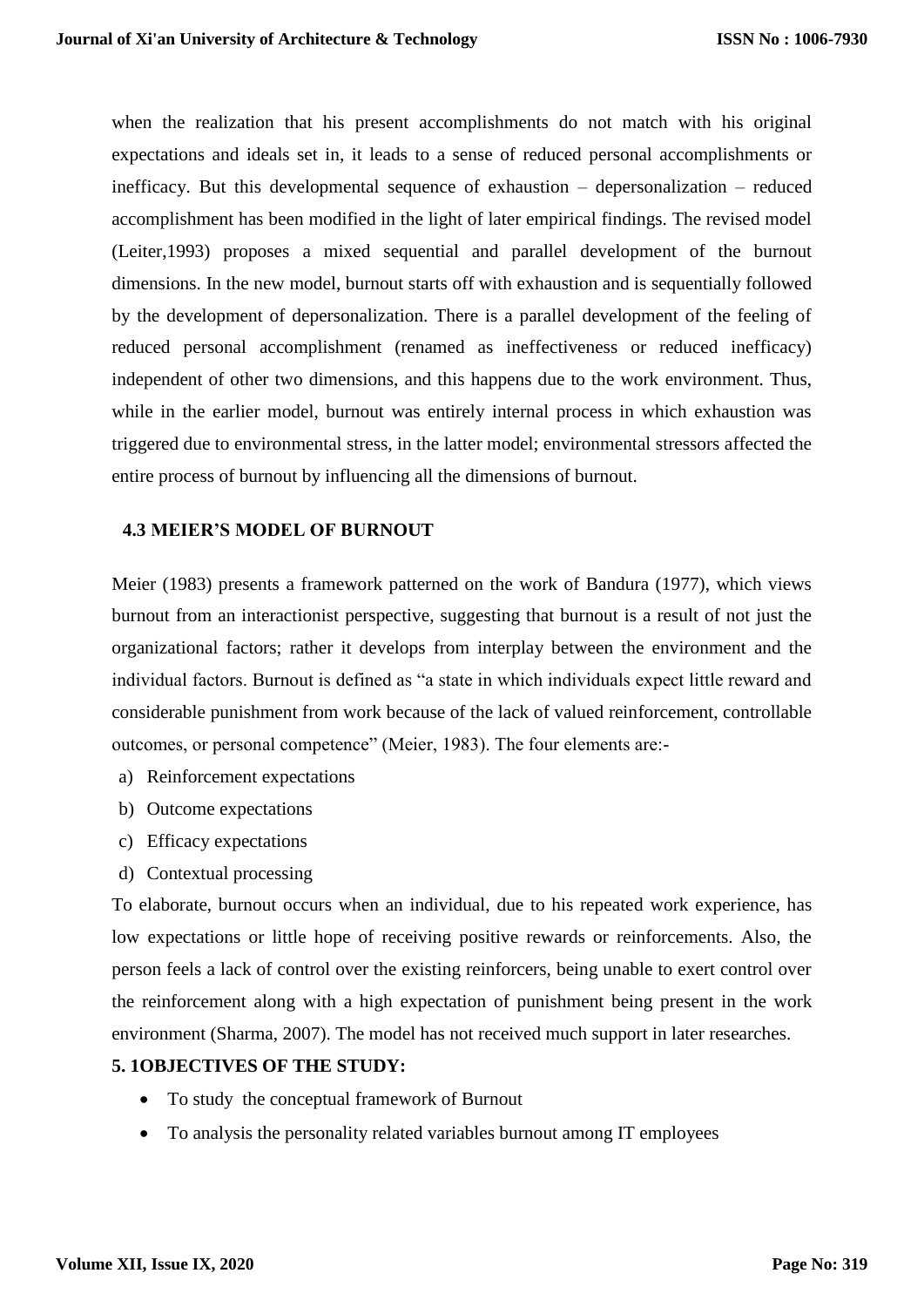# **5. 2 RESEARCH METHODOLOGY:**

Random sampling method is used to draw a sample of 100 middle and senior level executives. The executives are selected from companies having operations in the all-India, across all the four regions.Viz, north, south, east and west. The data is collected from 5 companies using the Copenhagen Burnout Inventory questionnaire. The data was analyzed using  $MS - Excel$ 

# **5.3 LIMITATIONS OF THE STUDY**

The sample size may not adequately represent the macro view as methodology followed is random sampling. Other variables like stress and coping mechanism can be included for better understanding of antecedents of Burnout

# **6. DATA ANALYSIS AND INTERPRETATIONS**

# **6.1 Personal Burnout Component Analysis**

| <b>Statement</b>                                          | <b>Almost</b><br>Never $(5)$ | Seldom<br>(4) | <b>Sometimes</b><br>(3) | Often<br>(2) | Always<br>(1)  |
|-----------------------------------------------------------|------------------------------|---------------|-------------------------|--------------|----------------|
| How often do you feel tired?                              | 2                            | 28            | 38                      | 26           | 6              |
| How often are you physically<br>exhausted?                | $\overline{0}$               | 40            | 44                      | 16           | $\overline{0}$ |
| How often are you emotionally<br>exhausted?               | $\theta$                     | 10            | 32                      | 54           | $\overline{4}$ |
| How often do you think: "I can't<br>take it anymore"?     | $\Omega$                     | 40            | 34                      | 24           | $\overline{2}$ |
| How often do you feel worn out?                           | $\overline{0}$               | 28            | 32                      | 20           | $\overline{0}$ |
| How often do you feel weak and<br>susceptible to illness? | $\overline{0}$               | 26            | 50                      | 24           | $\overline{0}$ |

Analysis:-

- Syntel shows the highest Personal and Work Burnout rate amongst all the 5 companies
- L&T Infotech indicates the highest Client Burnout amongst all the 5 companies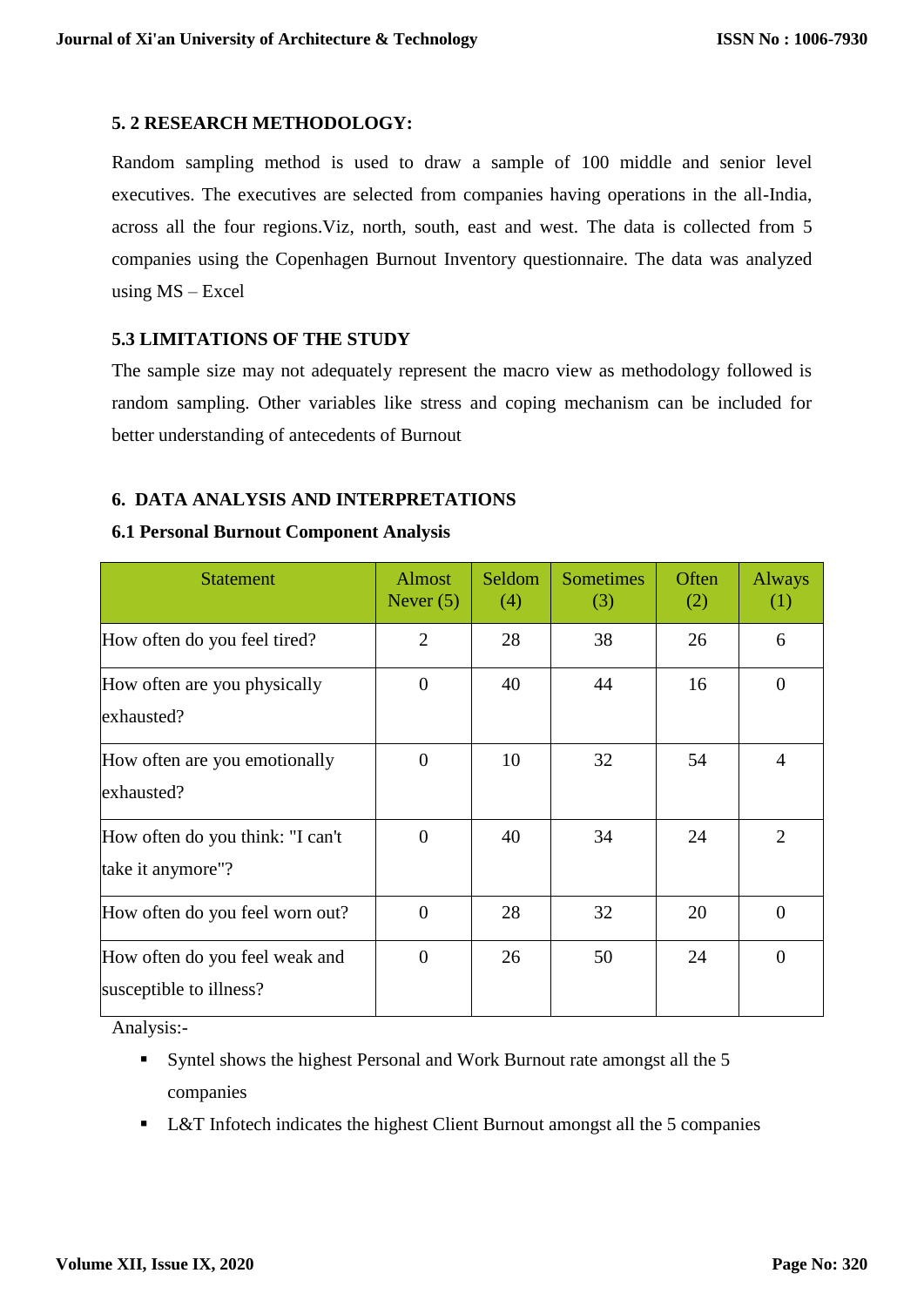

# **6.2 Personal, Work and Client Burnout - Gender wise**





**6.4 Personal, Work and Client Burnout – Company and region wise**

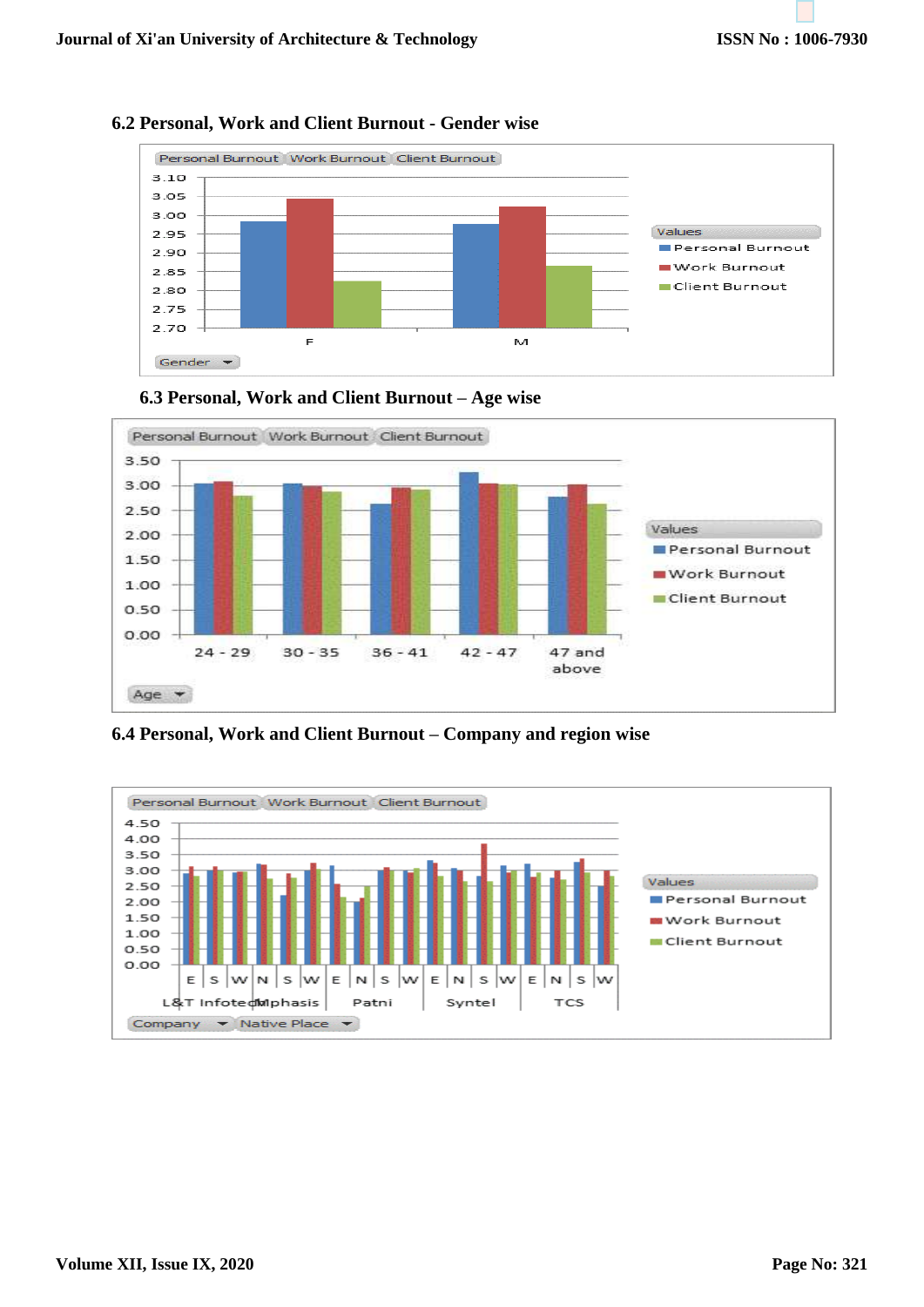# 6.5 **Personal, Work and Client Burnout – Company and age wise**



# 6.6 Personal, Work and Client Burnout – Company and Gender wise



# 6.7 Personal, Work and Client Burnout -Level of Mgt. wise

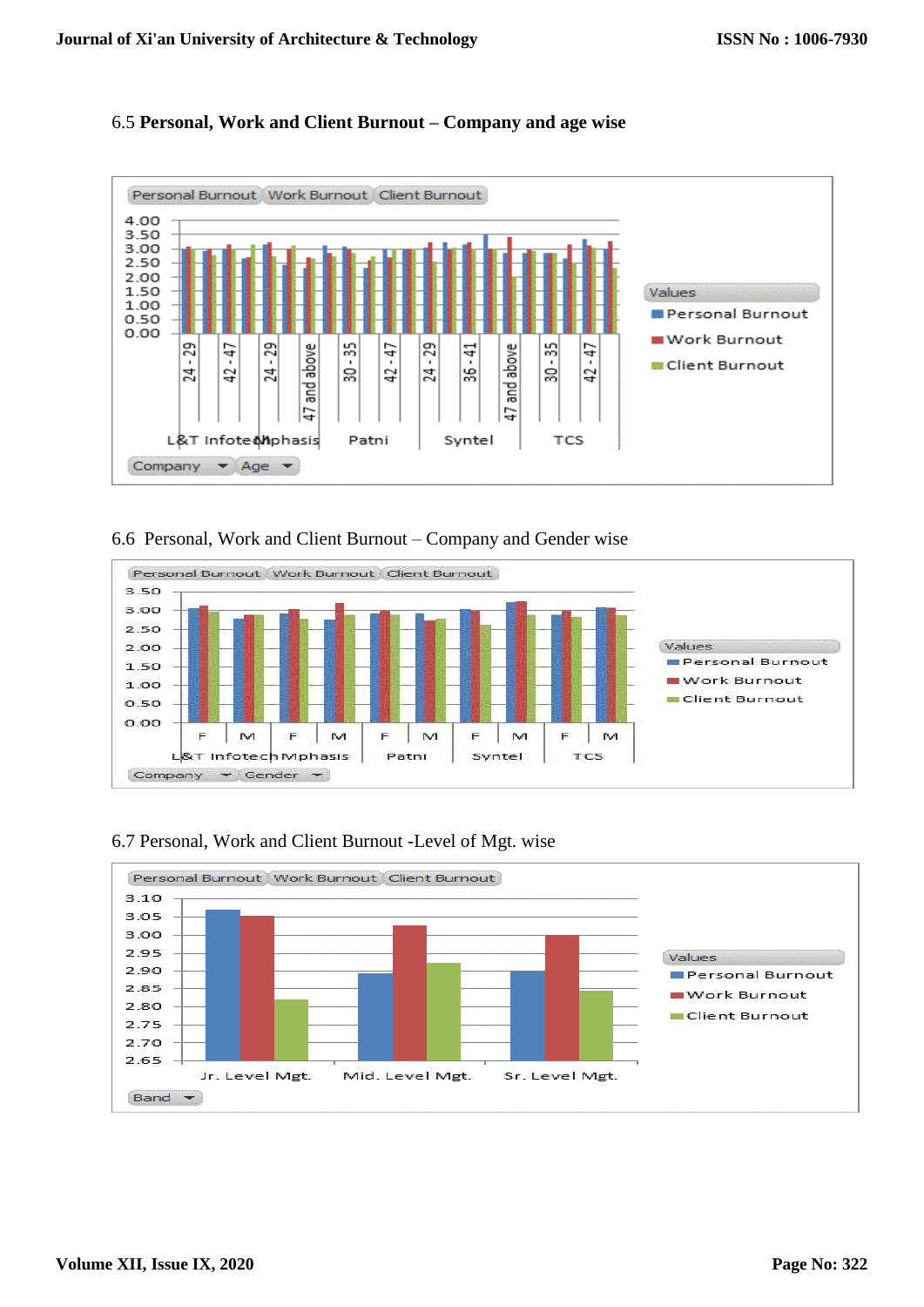# **7. FINDINGS OF STUDY**

- Males indicate more of work burnout than other two categories but in each category they are show less tendency of burnout as compared to their female colleagues
- 26% of the respondents say that they often feel tired which is marginally lower than the respondents who seldom feels tired
- <sup>100</sup>% of the respondents are neither always physically exhausted nor almost never physically exhausted. 44% are sometimes physically exhausted
- 54% of the respondents are often emotionally exhausted which indicates that people in IT industry are tend to show more of emotional outbursts and jobs in this industry are more emotionally challenging and physical or mental challenging task
- <sup>2</sup> 2% of the respondents say that they have often thought of almost giving up because they can't take in the job pressure and stress anymore
- 50% of the respondents say that they sometimes feel weak and susceptible to illness because of high emotional challenging tasks
- Personal Burnout is highest amongst the age group of 42 47 because of their large involvement in more of analytical and conceptual part of doing the business
- **Employees who belong to Eastern region of India tend to feel more of a Personal** Burnout.
- **Employees who belong to Northern region of India tend to feel more of a Work** Burnout
- **Employees who belong to Southern region of India tend to feel more of a Work** Burnout but least of the personal burnout amongst employees from all the other three regions
- **Employees who belong to Western region of India tend to feel more of a Work** Burnout and Client Burnout than personal burnout.

# **8. CONCLUSION**

The data collected from the primary survey conducted has been analyzed in both generic way and in specific to the companies. Following points indicate some of the major conclusions drawn from the survey:

- Client Burnout shows the highest impact amongst the employees of all the companies which indicates the level of customization to the customer needs.
- Since Syntel is not much into Client servicing, employees of that organization tends to feel burnout more by the Personal and Work factors.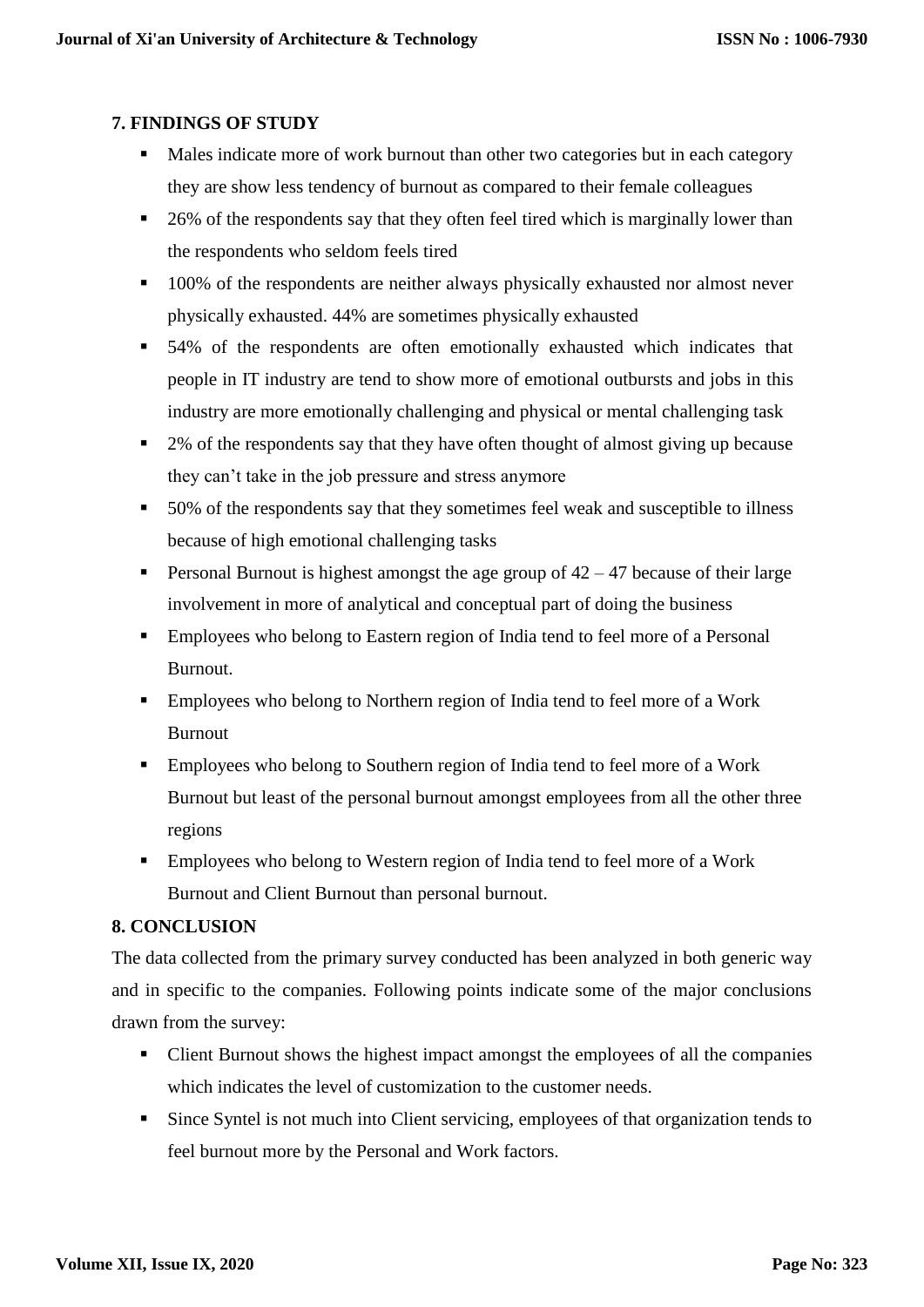- Employees of Patna seems to be comparatively less affected by Burnout because of their dynamic HR policies.
- Senior Management Team of L&T Infotech and TCS seems to be affected more by Client and Personal burnout because of their high orientation towards work and client. Work Burnout is highest amongst the age group of  $24 - 29$  because of high involvement in learning the job and satisfying the first three basic needs of Maslow's Need Theory
- Client Burnout is highest amongst the age group of  $42 47$  because employees in this group are on the verge of being promoted to the top level of management and since IT industry in India is customer driven, they involve themselves to a very high extent to show their talent.

# **8. RECOMMENDATIONS**

- Developing cultural competence among IT employees results in an ability to understand, communicate with, and effectively interact with people across cultures, and work with varying cultural beliefs and schedules.
- Interesting and challenging work is a top motivator in the workplace of the IT employees. The work itself is a stronger motivator than the compensation for the work which destresses the employee of the organization.
- The IT companies' management should follow the principle of equal opportunity in regards to its hiring and promotion procedures. The employer should not allowed to discriminate based on items such as race or gender, and is required to give everyone an equal chance.
- Managers must be able to communicate with employees and employees must be able to communicate with managers in order to have a profitable business.
- The IT employee will become more efficient and productive if he is trained well in his behavioral and technical aspects. The companies should focus on the training of the employees frequently based changing trends in the industry.
- Team bonding brings people together by encouraging collaboration and teamwork. Fun activities that help people see each other in a different light allow them to connect in a different setting are organized.
- The employees who work in high stress or dangerous jobs as well as those who are employed at a place where there is high pressure environment are often prone experiencing stress. Understanding how to manage, minimize and deal with stress is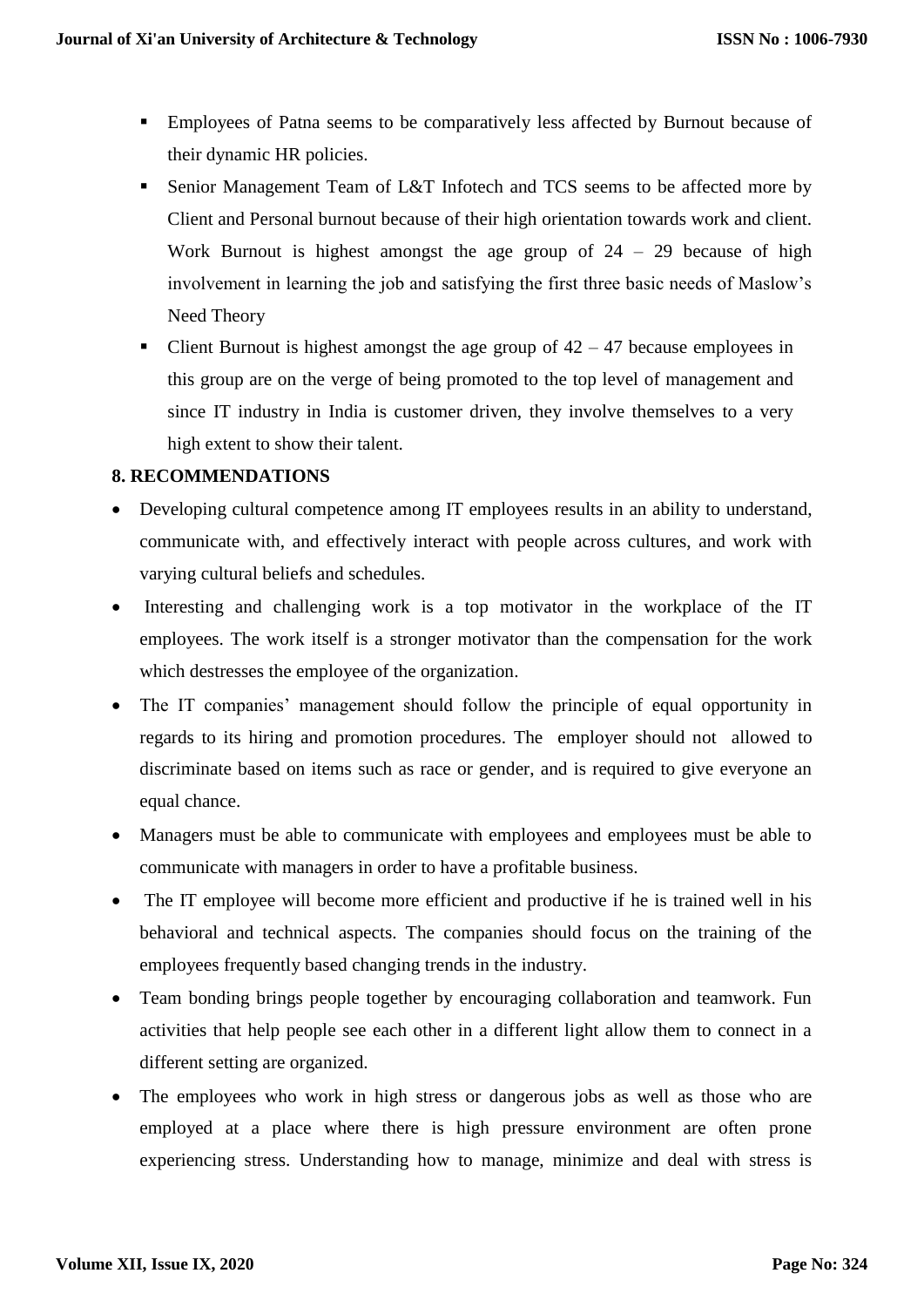essential which in turn, can help people feel more relaxed and react well when stressful situations actually arise. Hence, some de-stressing activities are very necessary, in order to make the employee feel like his stress issues are being taken into consideration by the organization.

### **REFERENCES:**

- 1. Ahmad, S., and Ahmad, H. (1992). "Role stress and work satisfaction: a Study on Middle Managers. Indian Psychiatry Journals.
- 2. Ahmad, S., Bharadwaj, A. & Nirula, S. (1985). A study of stress among executives. Journal of Personality and Clinical Studies, 1 (2). 47-50.
- 3. Ashcraft, D.M. (1992), "Health in the Workplace. In Kelley, K. (Ed.), Issues, Theory, and research in Industrial/Organizational Psychology", Amsterdam: Elsevier Science Publications B.V, pp 259-283. 13. Bharatai, T.A., and Newman, J.E, (1978), "Job Stress, Employee Health and Organizational Effectiveness, Personnel Psychology, Vol. 31, pp 665-669.
- 4. Aziz. M. (2003). Organizational role stress among Indian information technology professionals. Asian-Pacific Newsletter on Occupational Health and Safety. Vol. JO. No. 2 July 2003,31-32.
- 5. BakJishi. S. (2005). Insurance industry in India: Structure, performance and future challenges. Vikalpa. 30 (3). 108-110.
- 6. Beehr, T. A. (1995). Psychological Stress in The Workplace. London: Routledge & Kegan Paul. Beehr. T. A. (1998). An organisational psychology meta-model of occupational stress. In C. Cooper (Eds.), Theories of Organisational Stress. New York: Oxford Unixersity Press
- 7. Beehr, f. A. & Gupta, N. (1979). .foh stress and employee behaviour. Organizational Behaviour and Human Performance. 23, 373-387.
- 8. Burke, R. (1993). Organisational level interventions to reduce occupational stressors. Work and Stress. 7.11-^18
- 9. Cherniss, C. (1986). Different Ways of Thinking about Burnout. Redefining Social Problems
- 10. Cole, R. (1993). Learning from learning theory: Implications for quality improvement of turnover, use of contingent workers, and job rotation policies. Quality Management Journal. 34, 132-144.
- 11. Exhaustion Consequences. Academy of Management Review, 25(2), 335-349. doi:10.5465/amr.2000.3312920